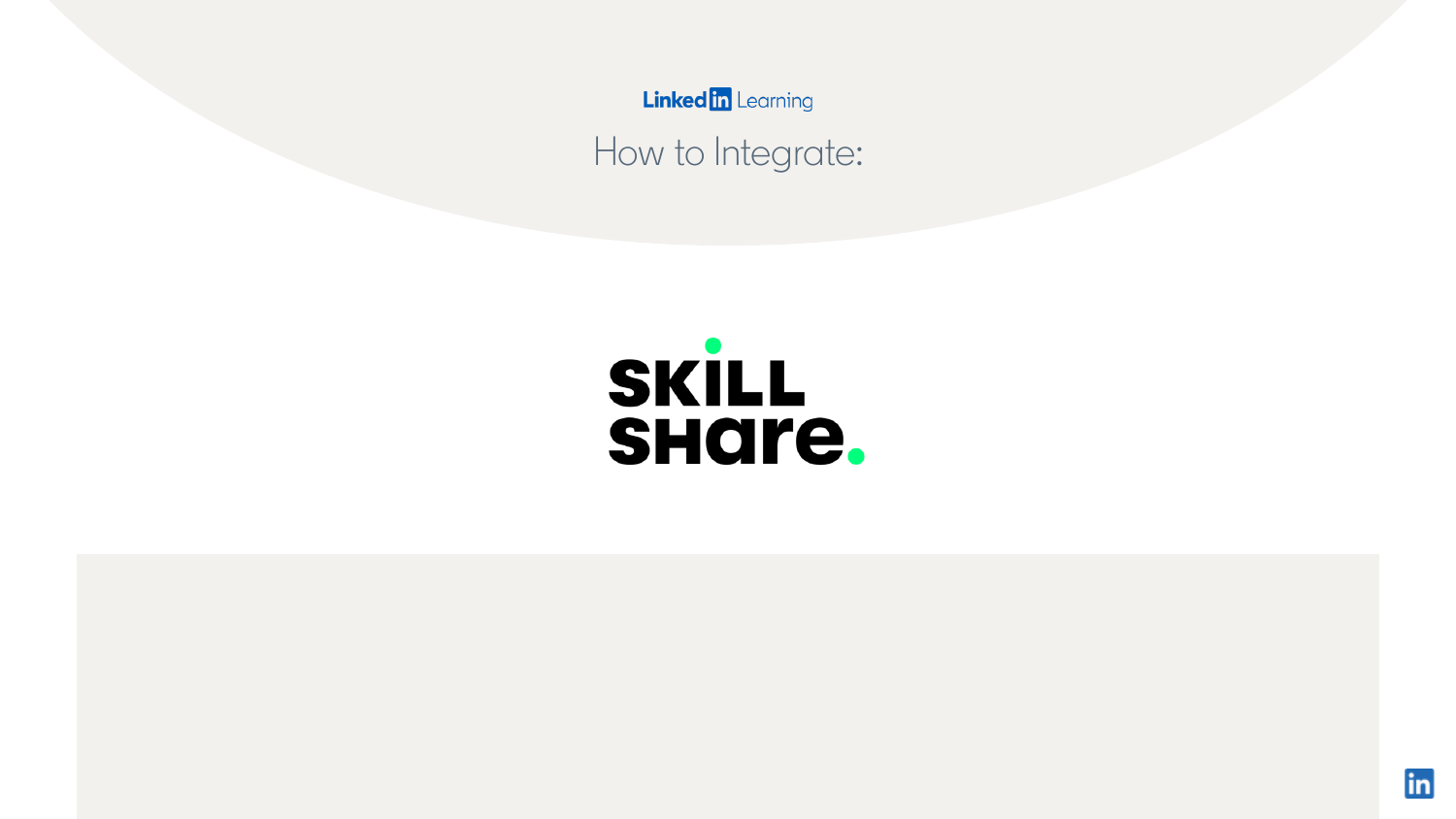How to:

# Before you start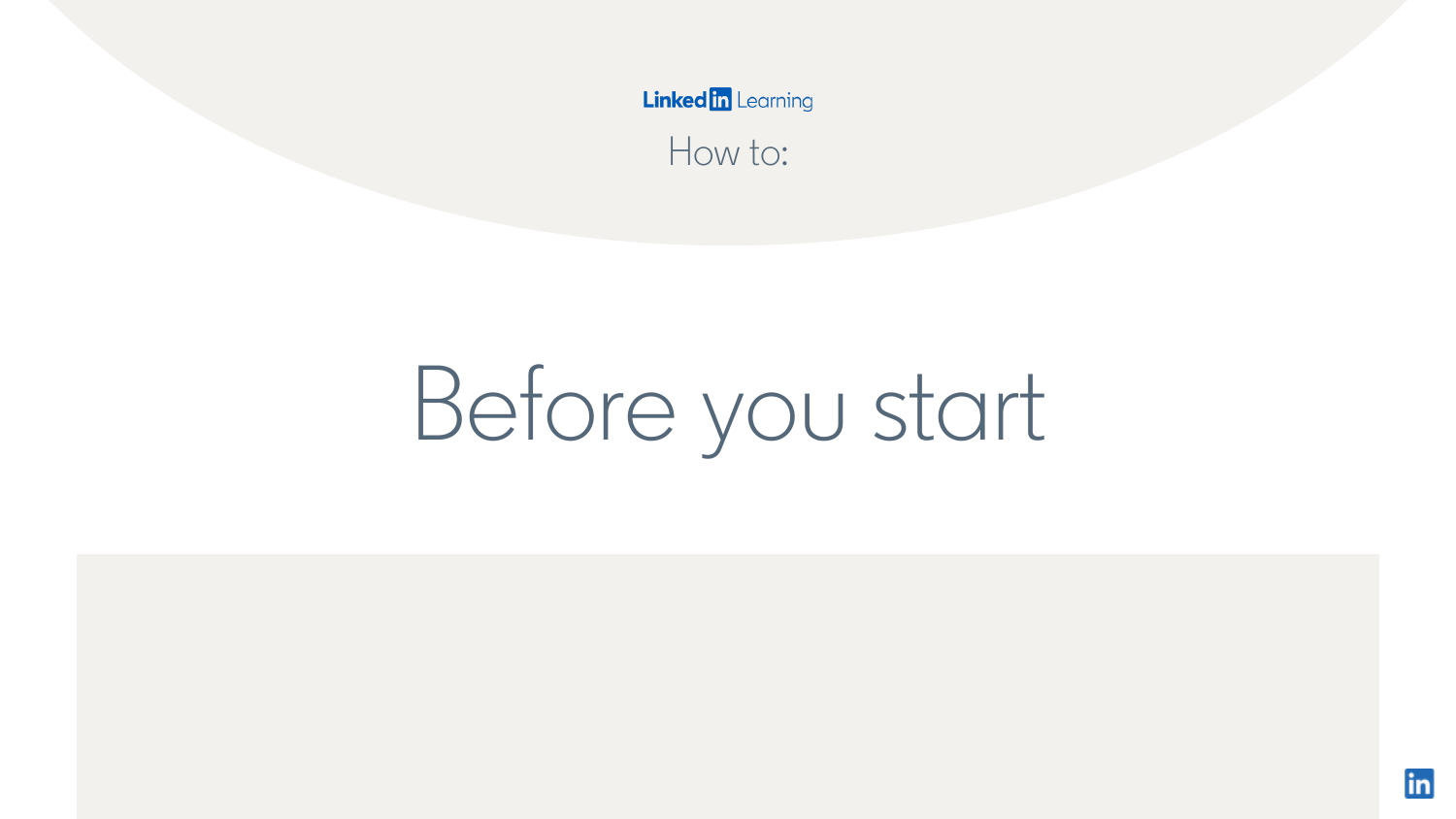### Helpful tips to keep in mind

- It can take up to 48 hours for new partner content to show up on Learning Hub. You will receive an  $\blacksquare$ email when the content is ready.
- $\left( 2\right)$ Learners will need to log in with the content providers the first time in order to activate the integrations.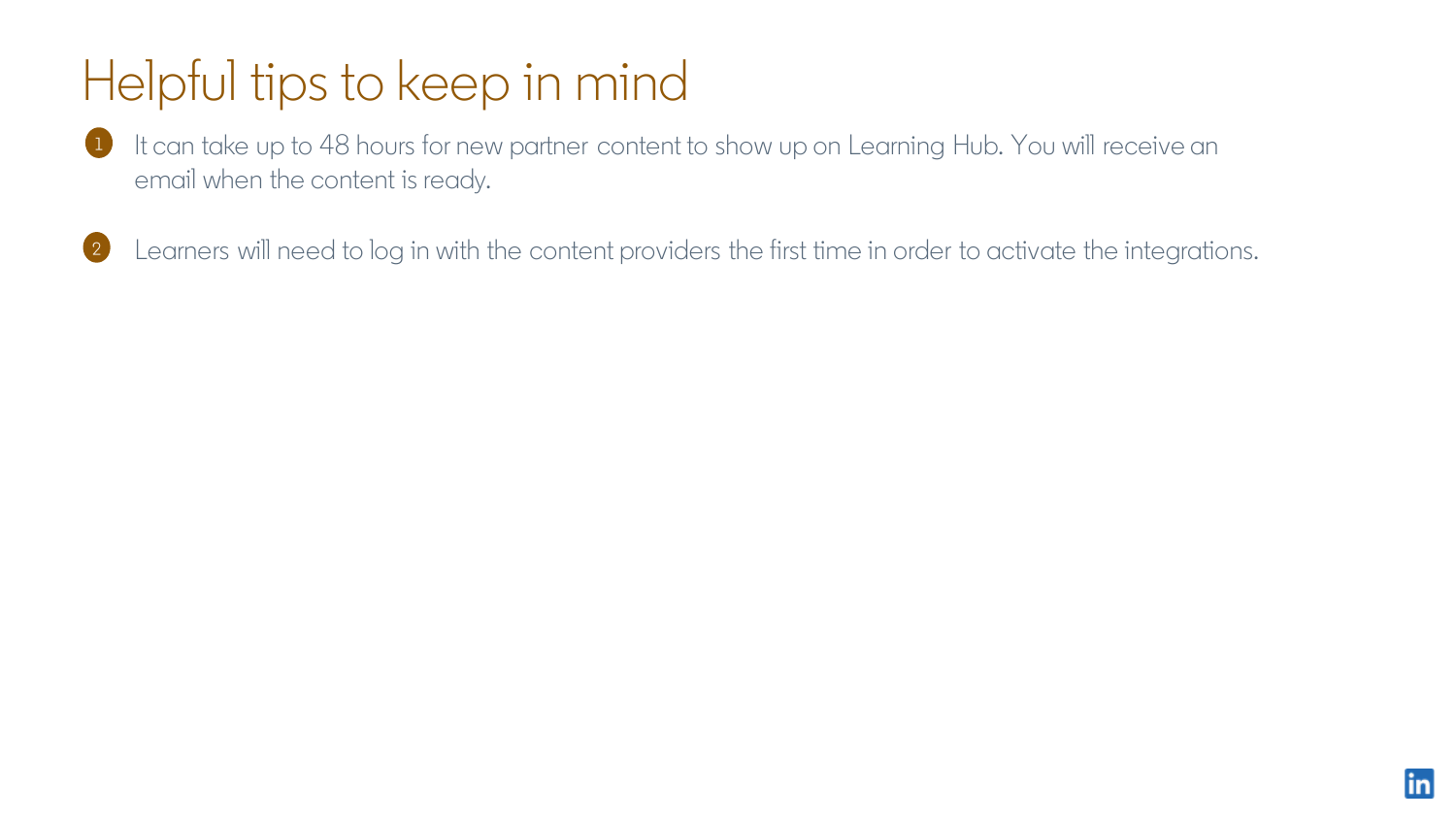How to:

## Set up Skillshare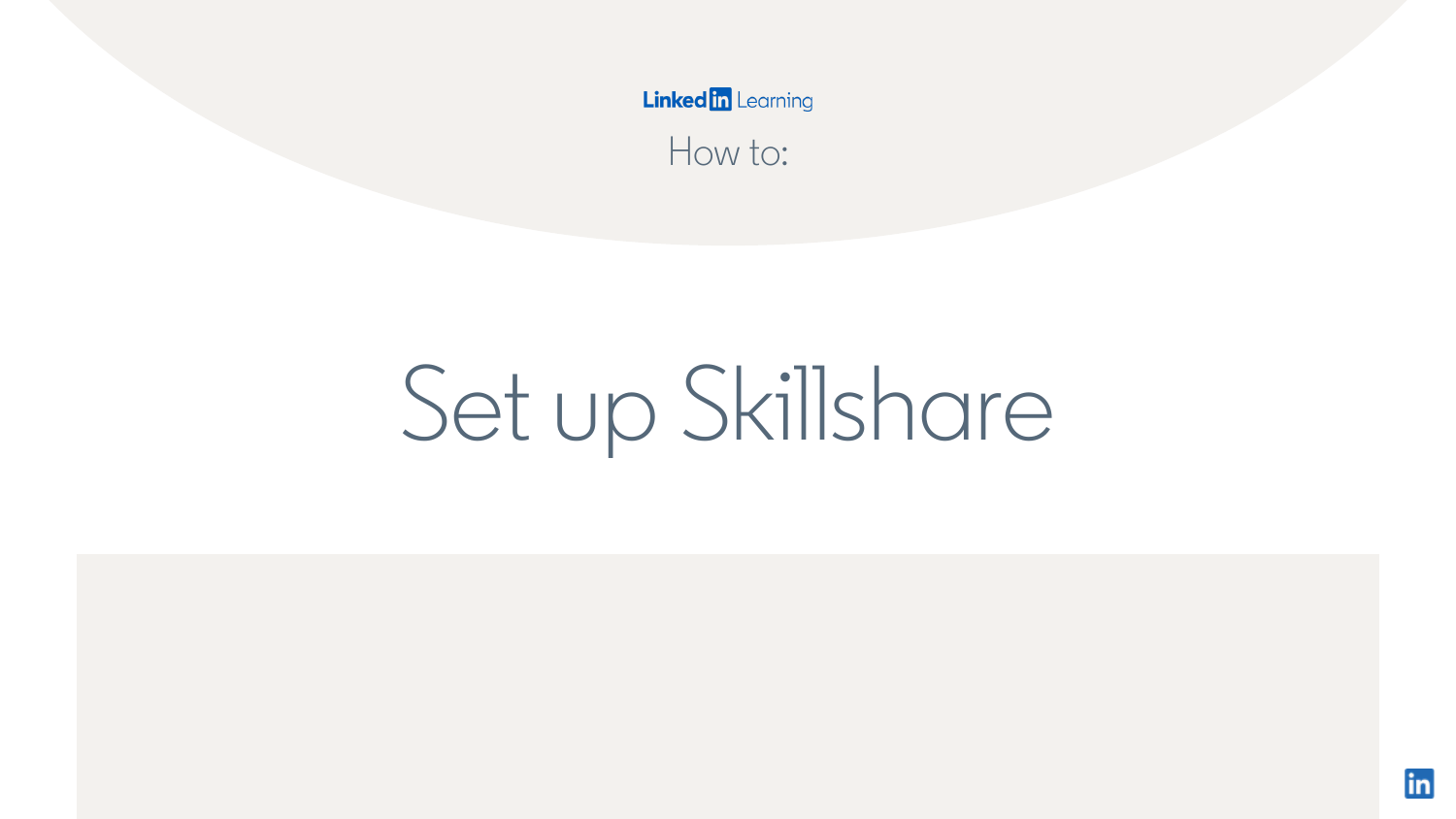|                                                | Your content providers                     |                         |  |
|------------------------------------------------|--------------------------------------------|-------------------------|--|
| λ                                              | getAbstract<br>$\check{~}$                 |                         |  |
| $\Theta$                                       | Harvard ManageMentor<br>$\checkmark$       |                         |  |
| HARVARD<br>MANAGE<br>MENTOR<br><b>/ Spark.</b> | Harvard ManageMentor Spark<br>$\checkmark$ |                         |  |
| $\overline{\textsf{ed}}\overline{\textsf{x}}$  | $\mathsf{edX}$<br>$\checkmark$             |                         |  |
| 0                                              | O'Reilly Media<br>$\checkmark$             |                         |  |
| ⋫                                              | Pluralsight<br>$\checkmark$                |                         |  |
| Û                                              | <b>Udemy Business</b><br>$\checkmark$      |                         |  |
| skiLL<br>share                                 | Skillshare<br>$\checkmark$                 |                         |  |
|                                                | GlobeSmart<br>$\check{ }$                  |                         |  |
|                                                |                                            |                         |  |
|                                                |                                            | $\qquad \qquad =\qquad$ |  |
|                                                |                                            |                         |  |

### Integrate your content subscriptions

- Go to your name and select 'Integrate' from your dropdown. This should automatically go to the Settings section for your integrations.
- 2 Scroll to the bottom and select the option 'Add content partners.'
- Based on which content partner(s) you are subscribed to, you can enable the following integrations:
	- edX
	- getAbstract
	- GlobeSmart
	- Harvard ManageMentor / Spark
	- O'Reilly Media
	- Pluralsight
	- Skillshare
	- Udemy Business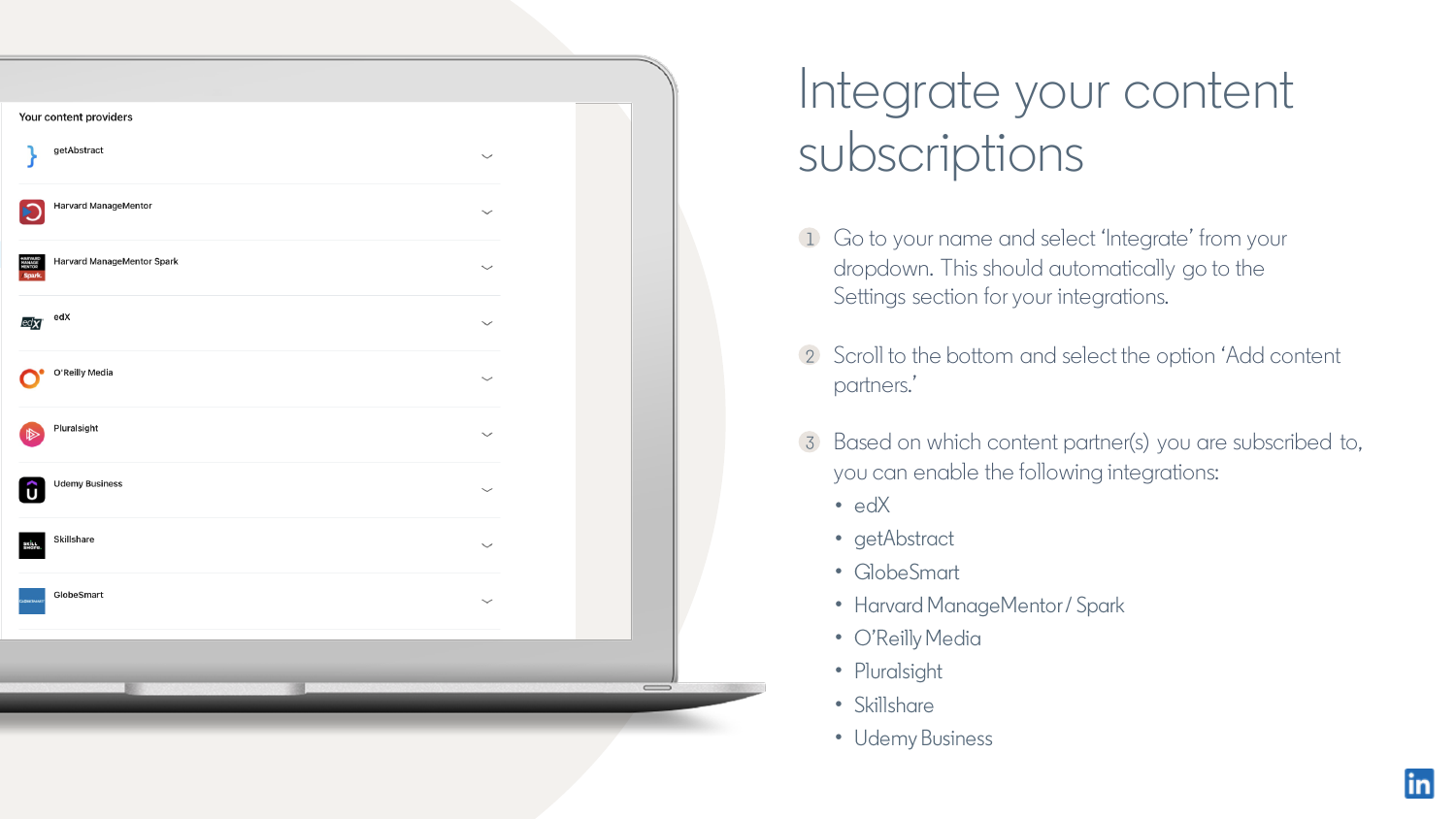| <b>In LEARNING</b> People Conte<br><b>Settings</b>                                                                            | $\circ$ $\circ$ $\circ$ $\circ$ $\circ$                                                                                                                                                      |  |  |  |  |
|-------------------------------------------------------------------------------------------------------------------------------|----------------------------------------------------------------------------------------------------------------------------------------------------------------------------------------------|--|--|--|--|
|                                                                                                                               | Global Settings Customize Monitor                                                                                                                                                            |  |  |  |  |
| Add license: Skillshare                                                                                                       | $\times$                                                                                                                                                                                     |  |  |  |  |
| License Name *                                                                                                                |                                                                                                                                                                                              |  |  |  |  |
| Enter a name for this license                                                                                                 |                                                                                                                                                                                              |  |  |  |  |
|                                                                                                                               |                                                                                                                                                                                              |  |  |  |  |
|                                                                                                                               |                                                                                                                                                                                              |  |  |  |  |
|                                                                                                                               |                                                                                                                                                                                              |  |  |  |  |
|                                                                                                                               | Set controls for which groups are notified and able to discover Skillshare's content on LinkedIn Learning.                                                                                   |  |  |  |  |
| Choose a name of your liking for your license<br>Content visibility and notifications<br>Enable for all learners<br>$\bullet$ | Enable for certain groups                                                                                                                                                                    |  |  |  |  |
|                                                                                                                               | <b>Cancel</b><br><b>Save</b>                                                                                                                                                                 |  |  |  |  |
| * Required                                                                                                                    | <b>O'Reilly Media</b><br>Enable O'Reilly Media content to sync into LinkedIn Learning. This will allow your<br>learner to seamlessly access O'Reilly Media content within LinkedIn Learning. |  |  |  |  |

### Set-up Skillshare

- Enter a name of your choosing for the license name.  $\bullet$
- $\left( 2 \right)$ Determine which learners and groups can access Skillshare content by granting access to all learners or certain groups. If enabling for certain groups, please create a LinkedIn Learning group first for those learners and select 'enable for certain groups'.

### Select 'Save' to continue.  $\begin{pmatrix} 3 \end{pmatrix}$

**Tip: Setting up Skillshare is instant! No license keys are required. All you need to do is create a license name and have a list of learners who have access to Skillshare, as seen on the left.**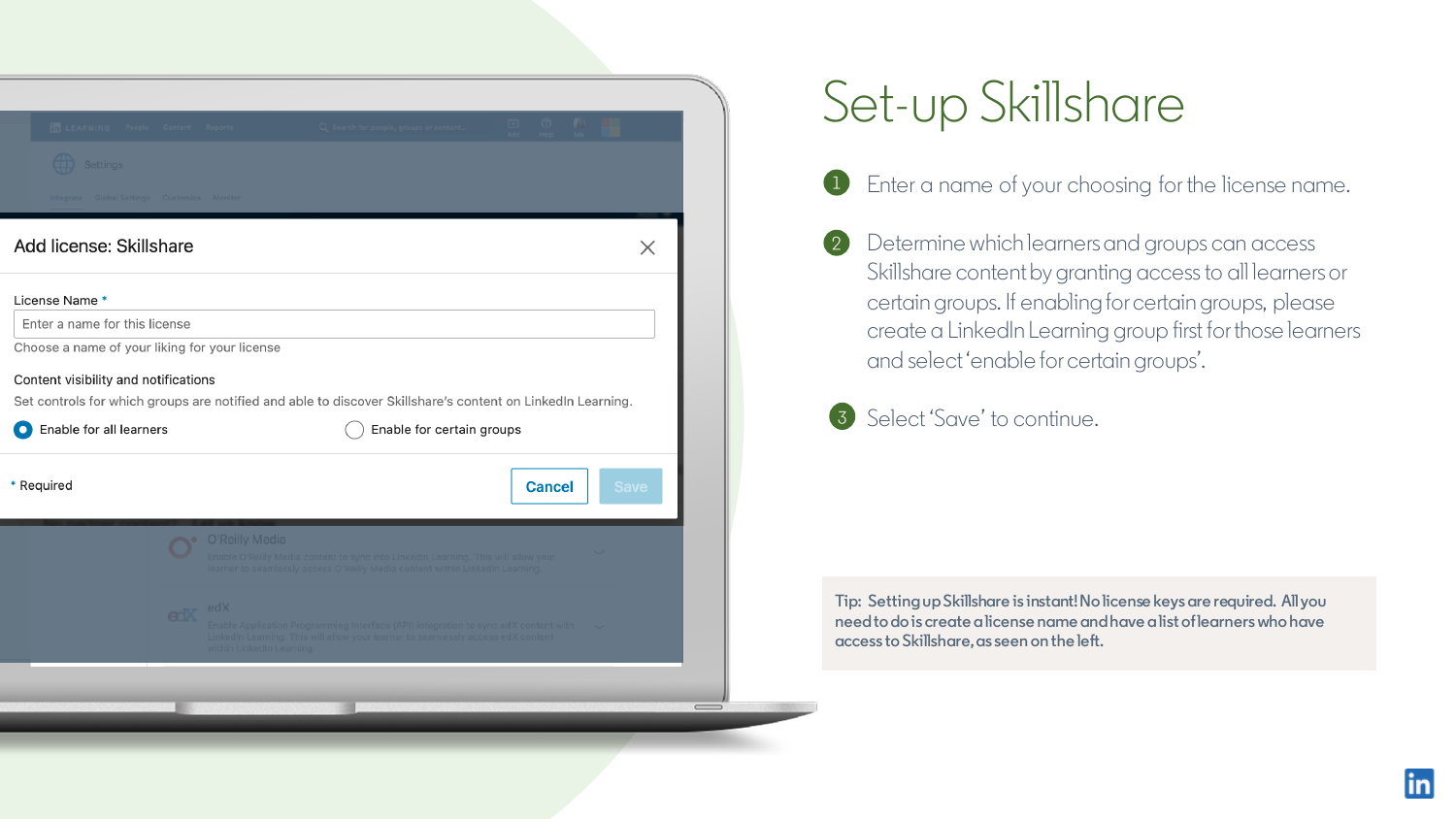

### Set-up Skillshare

Select 'Okay, got it'.  $(4)$ 

> Once you create a license, we will send you an email when your content is available. It can take up to 48 hours for new partner content to show up on LinkedIn Learning Hub.

Yay! You added your license. Look out for the email. It could take up to 48 hours for new Skillshare content to show up in LinkedIn Learning!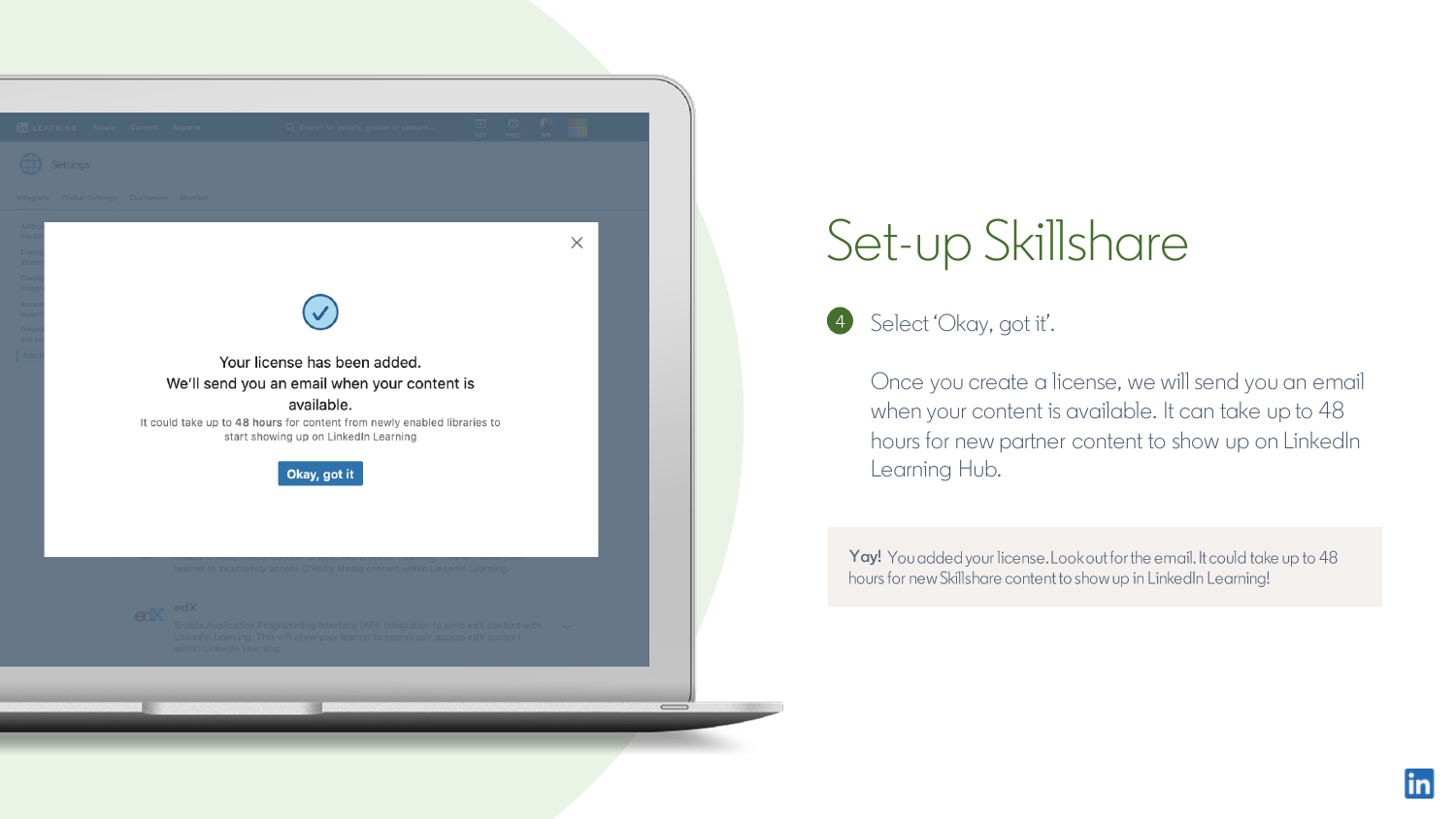How to:

# Manage Licenses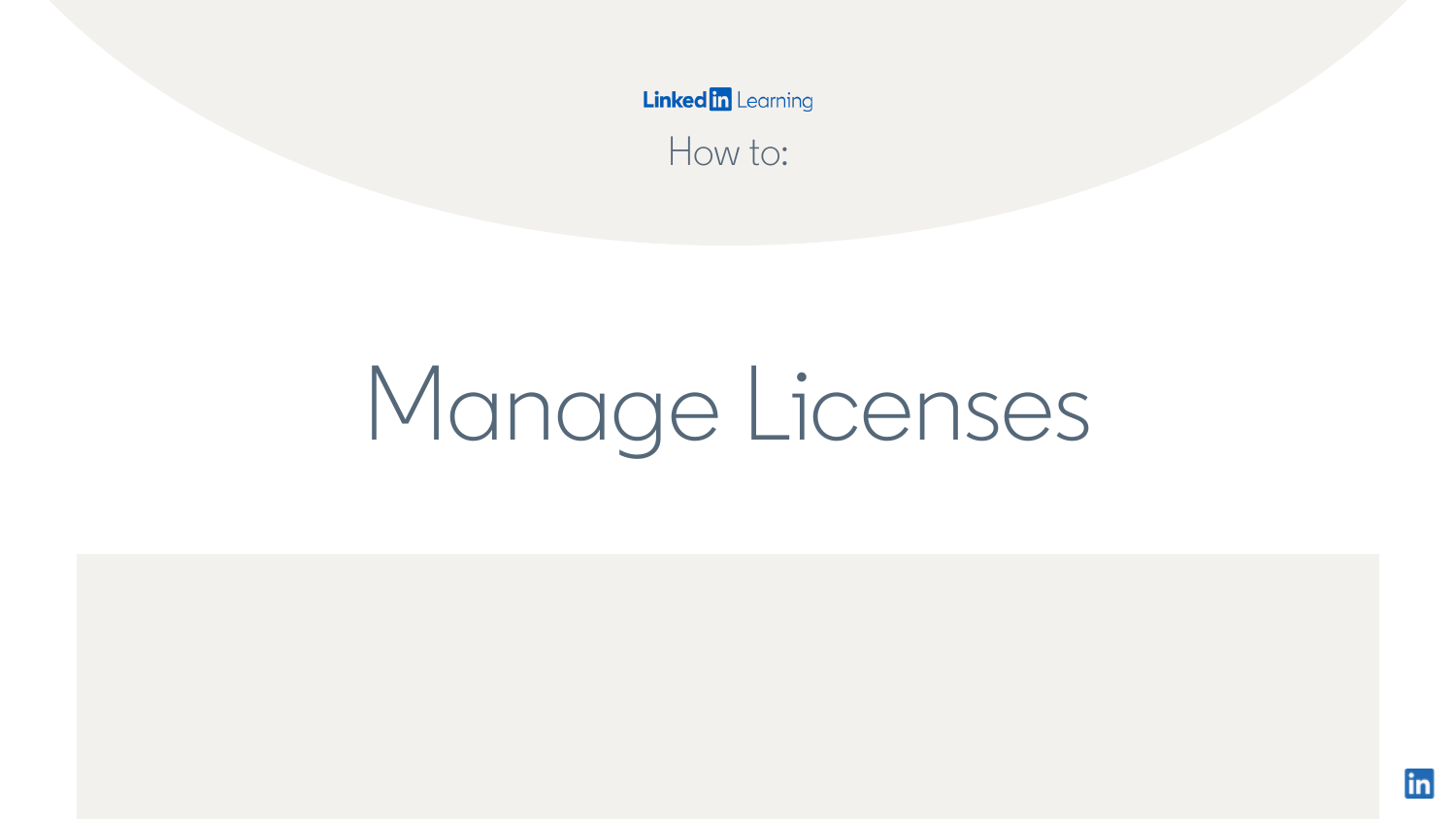### Disable a license

If you would like to temporarily put your LinkedIn Learning Hub integration with a content partner on hold, you can choose to disable it by turning it off.

Please note that disabling a license does not delete the integration.

| (() Settings                                   |                                             |                                                                                                                                                                         |               |
|------------------------------------------------|---------------------------------------------|-------------------------------------------------------------------------------------------------------------------------------------------------------------------------|---------------|
|                                                | Integrate Global Settings Customize Monitor |                                                                                                                                                                         |               |
| via AICC                                       | Add content to your LMS<br>getAbstract      |                                                                                                                                                                         |               |
| Conf<br>integ<br>Conf<br>integ<br>Acce<br>repo | 2 licenses <sup>1</sup>                     |                                                                                                                                                                         | + Add License |
| Dow<br>our o<br>Add                            | License name                                | <b>Status</b>                                                                                                                                                           |               |
|                                                | North America license                       | Off                                                                                                                                                                     | 帍             |
|                                                | APAC Office 2 License                       | On                                                                                                                                                                      | ⋒             |
|                                                | O'Reilly Media                              | Enable O'Reilly Media content to sync into LinkedIn Learning. This will allow your<br>learner to seamlessly access O'Reilly Media content within LinkedIn Learning.     |               |
|                                                | edx edx<br>within LinkedIn Learning.        | Enable Application Programming Interface (API) integration to sync edX content with<br>LinkedIn Learning. This will allow your learner to seamlessly access edX content | $\sim$        |